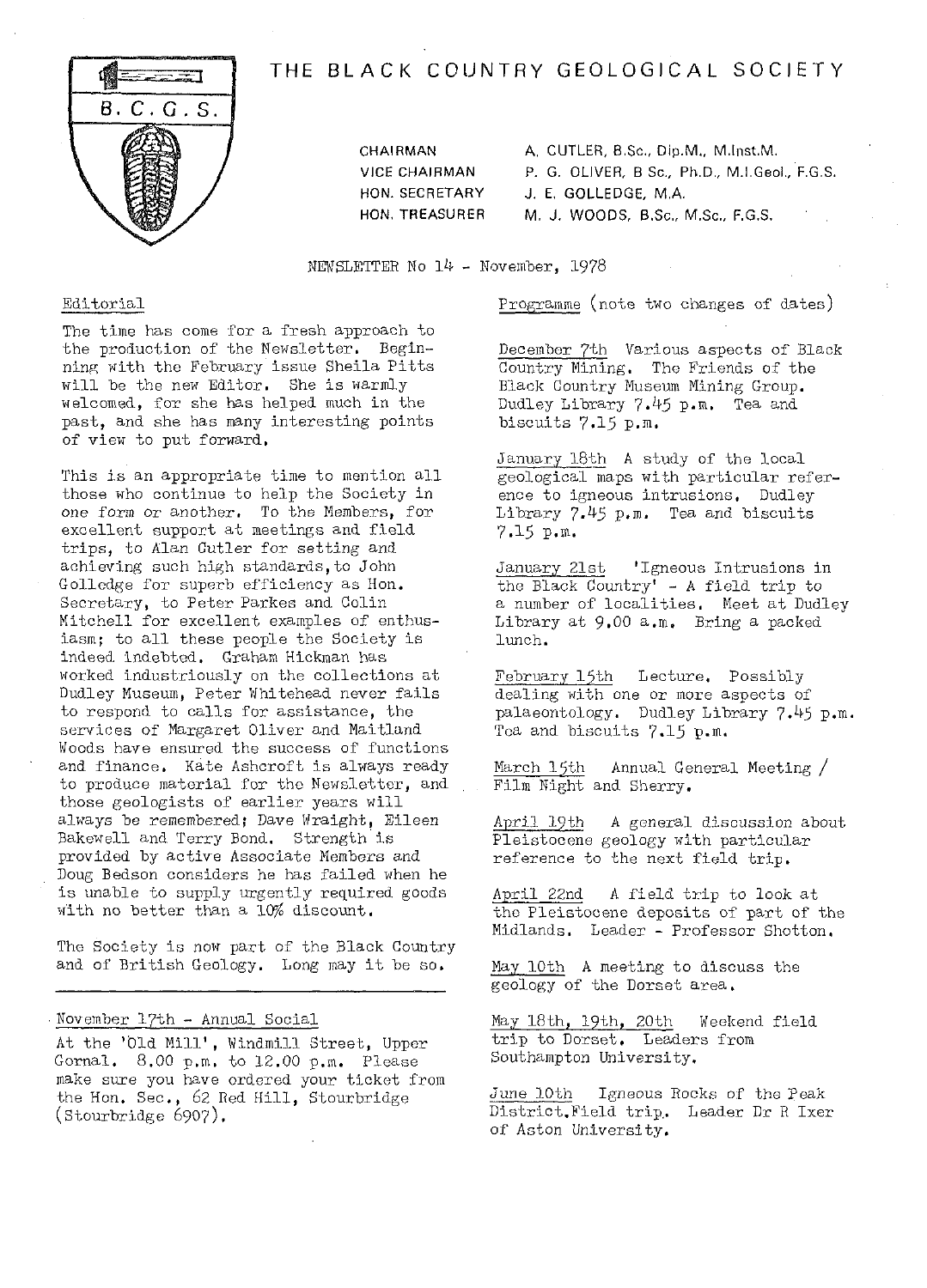July 12th A discussion relating to the progress made to date on the matter of conservation of geological sites in the Black Country.

July 15th Sites for Conservation. A field trip to those localities in the Black Country, that the Society is particularly interested in.<br>27%.

 $S$ eptember 13th or  $27$ <sup>th</sup>. Lecture on Mineralisation..

October 11th Geological maps relating to next field trip.

October 14th Field trip to the Roaches and Goldsitch Moss. Some practical field mapping thrown in for those interested. Leader Peter Whitehead.

November 16th Social Evening.

December. 13th . Members Night. 'The Geology of the Dumfries Area' by Graham Hickman.

Non-members welcome at all meetings.

#### Is Parliament Killing Field Studies in Geology?

In recent years, Parliament has passed several acts to protect the people. The intention of these acts may have been good, but the road to Hell is paved with such good intentions, as we know. In schools, there has been a healthy trend of increased numbers of geology courses, and hence of pupils having experience of field work. This has many benefits, not just in terms of making geology real and getting them to tackle real geological problems, but in social terms. They have to work as teams, in difficult conditions; they see a wider range of places - the countryside, the coasts, but of special value must be the contact they get with real work places quarries. They see the economic value of geology and meet those who work in the extractive industries.

These studies of necessity cause good links to form between schools and industry. Teachers have buit up contacts with quarry managers, and the recent calls by many people for education to have more contact with the ' real world' surely have been showing how this is a desirable thing.

All this is under threat. The Health and Safety at Work Act 1974 has caused many quarries to refuse permission for visits. Now, the Unfair Contracts Act 1978 is causing even more quarries to look again at their positions. Many were willing to allow access in return for a signature on an 'Indemnity Form', waiving claims against the firm; this is now considered to be an ' Unfair Contract' and the insurers of the firms are not allowing these forms to be used. As a result, large numbers of valuable teaching sites are bing lost. This is as big a threat as the infilling or despoilation of sites.

Schools are asked to discourage collecting In places other than working pits; but they can't get into working pits. We are asked to develop links with industry; but industry dare not let us on the premises for fear of insurance problems and the Acts.

The whole situation needs sorting out. It took a Private Members Bill to get school minibuses exempted from PSV licences, following Transport Acts. Do we need a special 'Educational Visits Bill' to absolve firms from some of these 'protection' acts? Or are the acts being interpreted too rigidly? Come on, Parliament, sort out this mess for us!

(Pete Whitehead, Head of Geology, Blue Coat Comp, Walsall)

#### Pouk Hill

The tunnel at Pouk Hill has been infilled and blocked off resulting in the partial covering of the small dolerite exposure adjacent to it. The Society was informed by the County Council that there was no way of retaining this exposure. Obviously that was not the case - some 2ft of weathered. rock is still exposed and with a little excavation could make a reasonable outcrop again.

At the northern end of the site tipping is now complete and all rocks previously exposed are covered.

-2--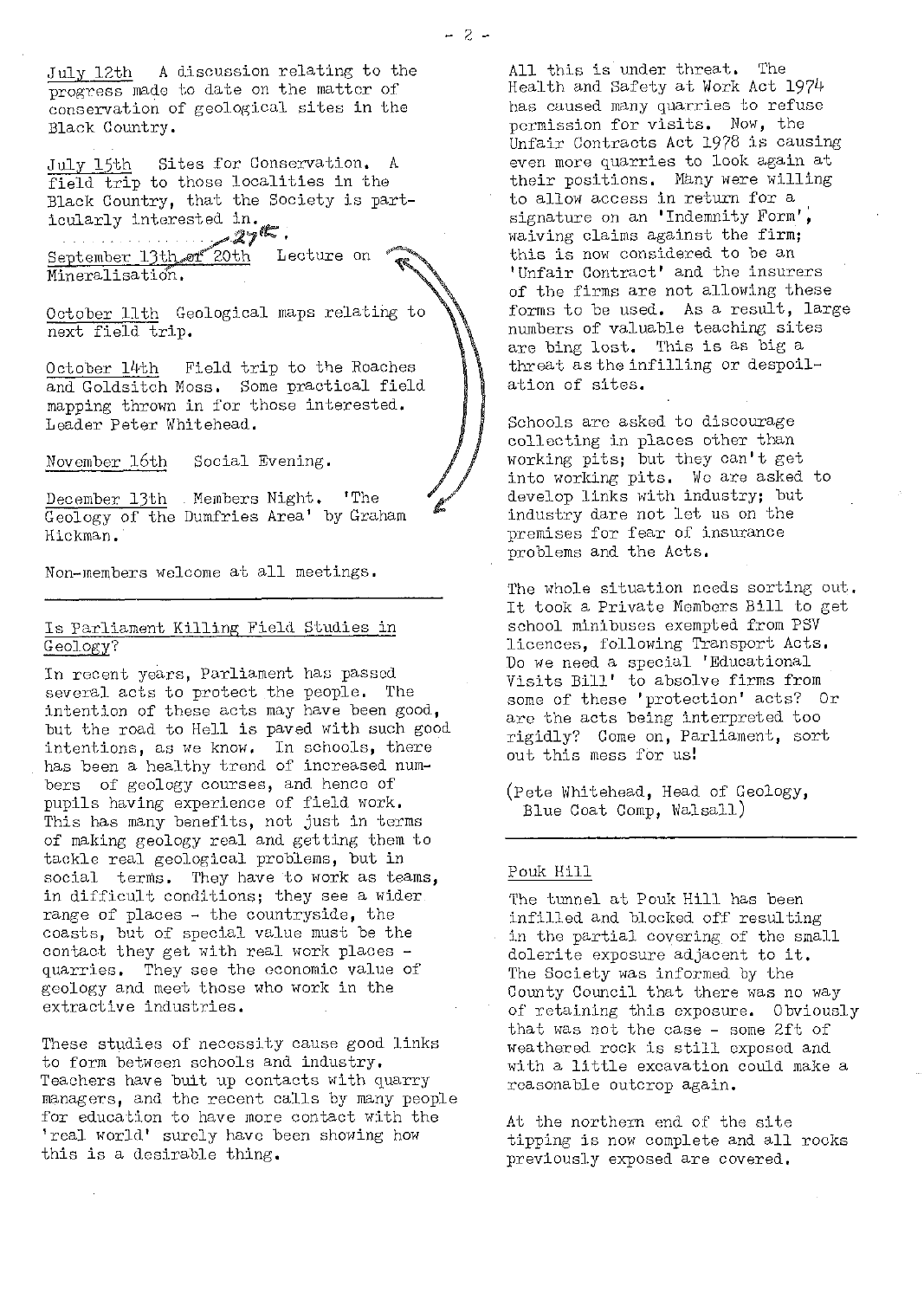The rocks collected from the old quarry may be used by Aston University for research purposes. If this is the case it illustrates the importance of the work that the Society undertook in recording and collecting prior to infilling.

# The Black Countr<sup>y</sup> Geologist

The Journal of the Society is now being typed prior to printing. There have been many difficulties but these are now largely overcome and it is hoped to be in print very soon.

#### Conservation of sites

Conservation Officer Peter Parkes still requires more assistance in the visiting and recording of sites of geological significance. Contact him on Sedgley *7j89j* or Field Secretary Colin Mitchell on 021 353 4083.

#### Book Review - Geological Handbook - Wrens Nest

Published by N.C.C. Price 20p

This book is very good value for money and members should find it quite interesting. The geology of the Dudley Area is described in the first three pages in a style that assumes that the reader is a non-geologist but a basic geological vocabulary is needed (such terms as anticline, dip and fault are used). The book continues with a very good description of the new sections and the fossils to be found and although the fossil drawings are excellent there are too few; less than thirty are mentioned in the text and it would not have been difficult to illustrate them all. There are eight pages of photographs but the standard is poor, members could have supplied better and more informative pictures. Frankly, I think the book could be improved by the omission of half of the photographs and the addition of more drawings. The third part of the book is first class; it reviews the economic history of the area. The book concludes with a "pull out" stratigraphical column of the exposures recently excavated; excellent but oh what a pity a full geological column was not printed alongside so that the bud- ing geologist could see where Wrens Nest "fits in"

(DOUG BEDSON)

Bookbox

Doug Bedson has donated the following books to the Society;

- The Earth Rocks Minerals and Fossils by W.B.Harland
- Reprint from 'Ice Ages; Ancient and Modern' by G.R.Coope
- The Palaeogeography of the Midlands by L.J. Wills
- The Assynt District Geological Excursion Guide
- Geology of the Area around Birmingham G.A.Guide (2 copies)
- The Dorset Coast from Poole to the Chesil Beach - G.A.Guide
- Geological Model of the Isle of Purbeck by A,Strahan
- Genesis and Geology C.C.Gillispie
- British Mesozoic Fossils British Museum
- Introduction to Geological Structures and Maps - G,M.Bennison
- Geology and Scenery in England and Wales - A.E. Trueman
- The Observer's Book of Geology -1 O. Evans
- The Minerals of Jersey A.E.Mourant
- British Fossils Duncan Forbes
- The Geology of the Church Stretton Area - J.E.Wright
- The Geological Column Manchester Museum (2 copies)

The following are also available to Members -

Fossil Collecting

The Earth

Observers Book of Geology

British Regional Geology Guides-

Northern England

Pennines

Yorkshire/Lincolnshire

Central England

East Anglia

## Bristol/Gloucester

-3-